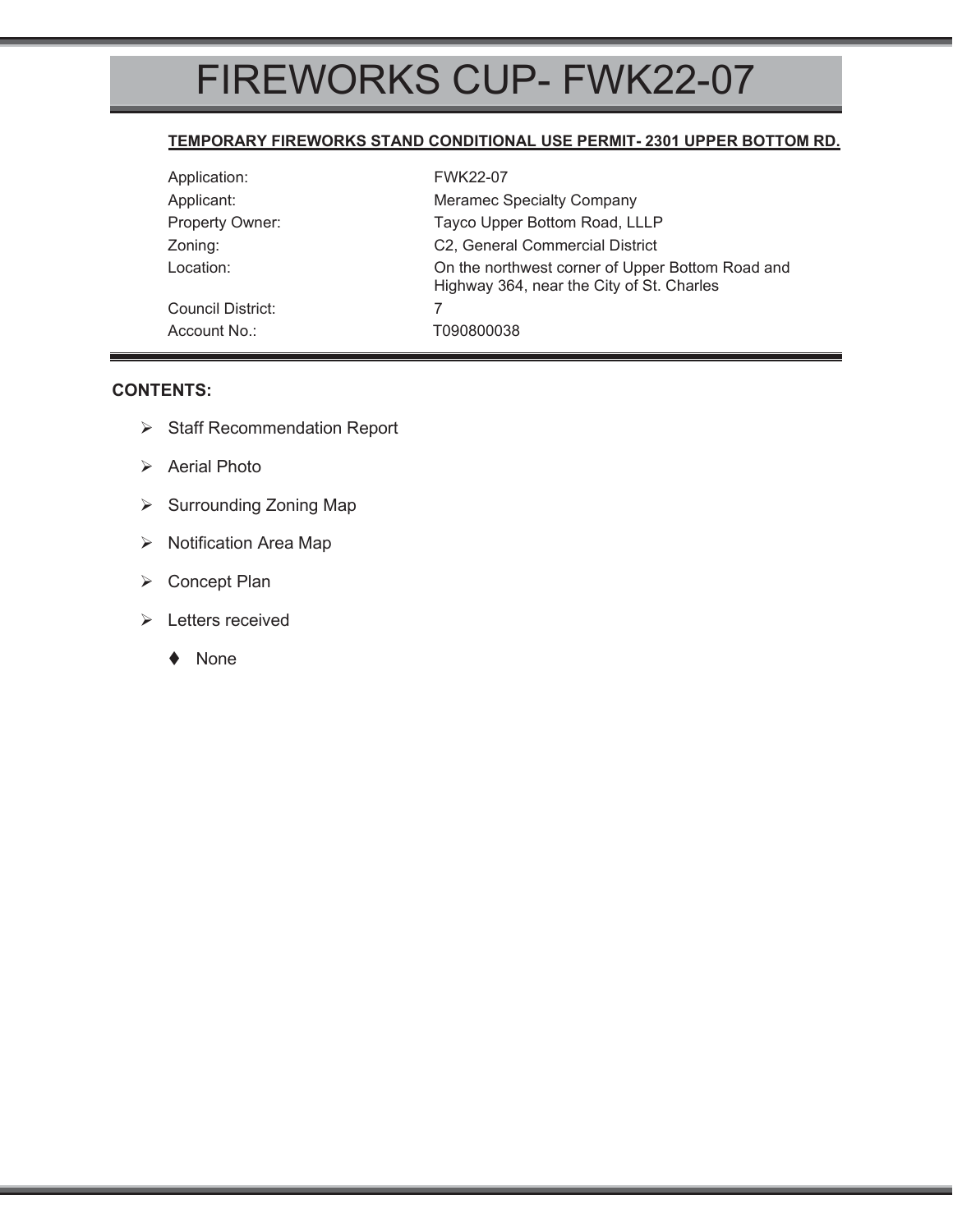## **STAFF RECOMMENDATION**

**To:** County Planning & Zoning Commission **Prepared by:** Mark Price Jr, AICP, CFM

**Application No.: FWK 22-07 <b>Date:** March 8, 2022

### **BACKGROUND**

| Applicant:               | <b>Meramec Specialty Company</b>                                                   |
|--------------------------|------------------------------------------------------------------------------------|
| Owner:                   | Tayco Upper Bottom Road, LLLP                                                      |
| <b>Requested Action:</b> | A Conditional Use Permit for a temporary fireworks stand                           |
| Location:<br>Size:       | 2301 Upper Bottom Road (On the Run convenience store) at Highway 364<br>1.49 Acres |
| Zoning:                  | C2, General Commercial District                                                    |
| <b>Current Land Use:</b> | Vacant                                                                             |

Adjacent Land Use and Zoning:

| <b>Direction</b> | <b>Zoning</b>                      | <b>Land Use</b>                  |
|------------------|------------------------------------|----------------------------------|
| <b>North</b>     | Hwy 364 and Upper                  | Hwy 364 and Upper                |
|                  | <b>Bottom Service Road</b>         | <b>Bottom Service Road</b>       |
| South            | C2, General Commercial             | <b>Commercial Retail,</b>        |
|                  | <b>District</b>                    | <b>Convenience Store</b>         |
| West             | C2, General Commercial             | <b>Dedicated Open Space</b>      |
|                  | strip and R1E, Single              | (common ground) and              |
|                  | <b>Family Residential District</b> | <b>Single-Family Residential</b> |
| East             | Highway 364 and C2,                | Highway 364                      |
|                  | <b>General Commercial</b>          |                                  |

Zoning History: This property has been zoned C2, General Commercial District, since 2001.

### **ANALYSIS**

All minimum setbacks to meet C2, General Commercial District standards and the 2022 Fireworks Stand Regulations are expected to be adhered to.

A fireworks stand was approved at this same location in 2018, 2019, 2020, and 2021. The Community Development Department has no record of complaints having been submitted concerning past fireworks stands.

Due to the temporary nature of this use, the proposed fireworks stand can be expected to create only minor and temporary land use impacts on adjacent properties.

#### **RECOMMENDATION**

**The Planning and Zoning Division recommends that the Conditional Use Permit for a temporary fireworks stand be approved subject to the following conditions:** 

- **1. The proposed use shall substantially comply with the attached concept plan.**
- **2. This temporary conditional use shall comply with all 2022 Fireworks Stand Regulations as adopted by the County Planning and Zoning Commission on March 16, 2022.**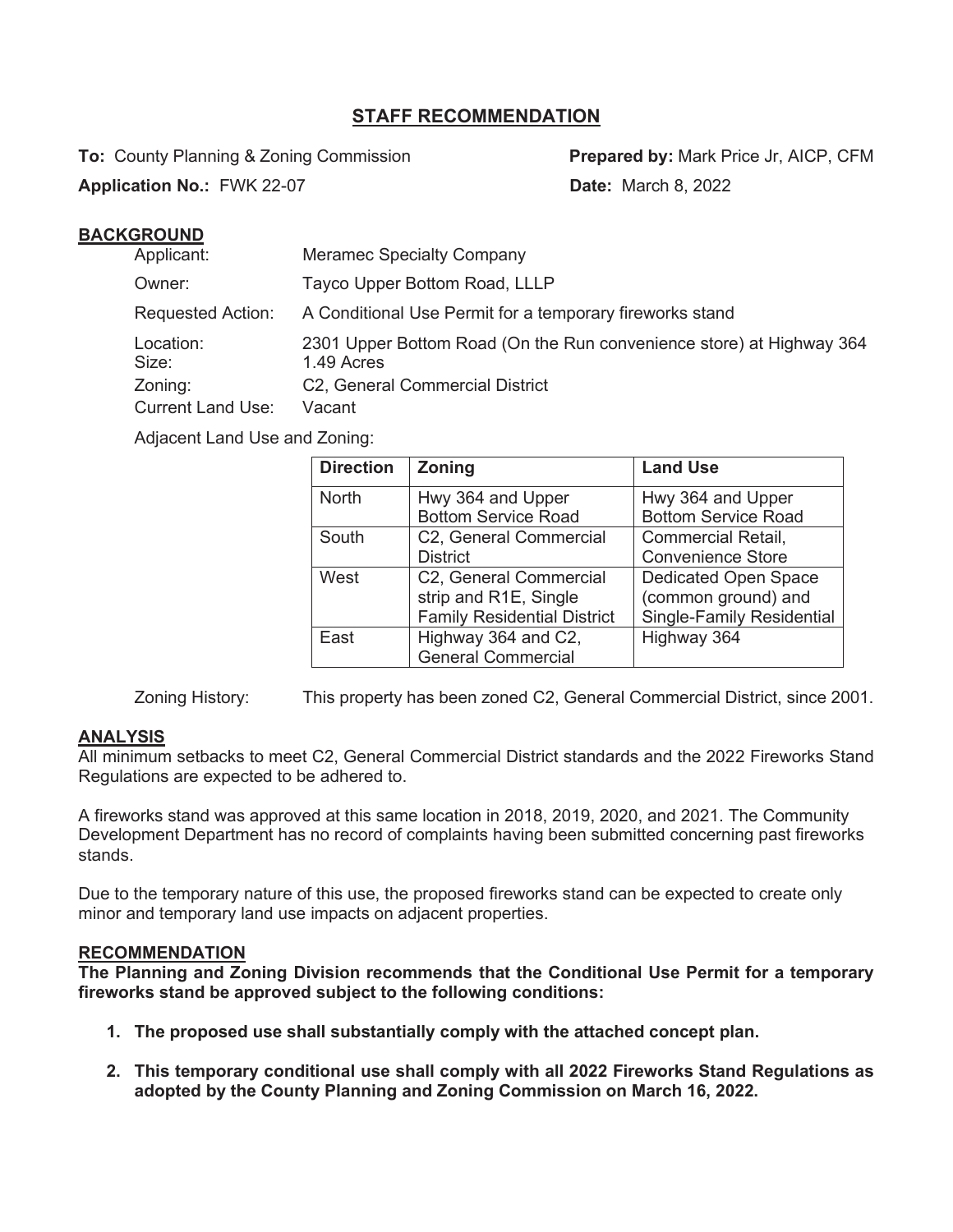

# FWK22-07 - Aerial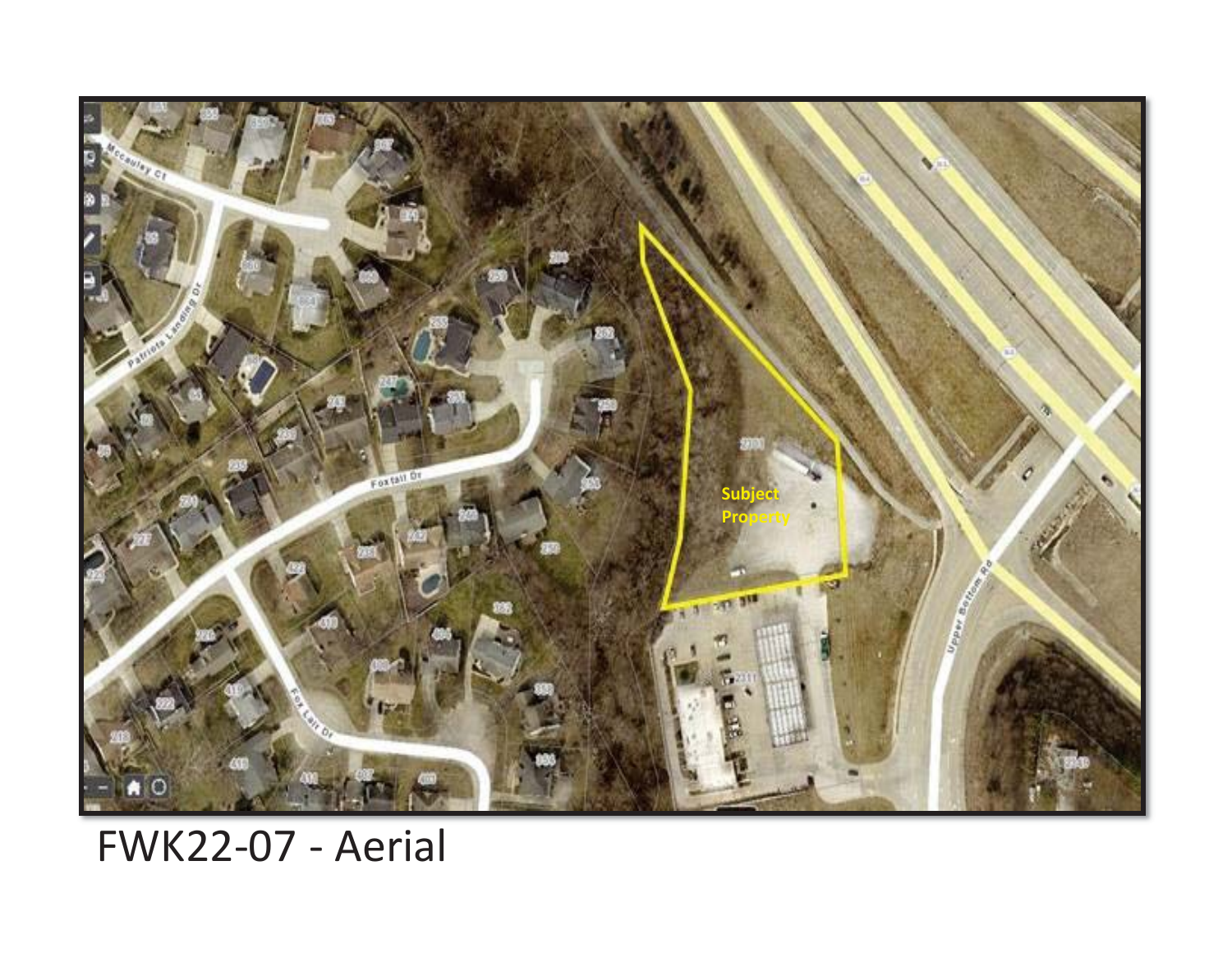

FWK22-07 - Zoning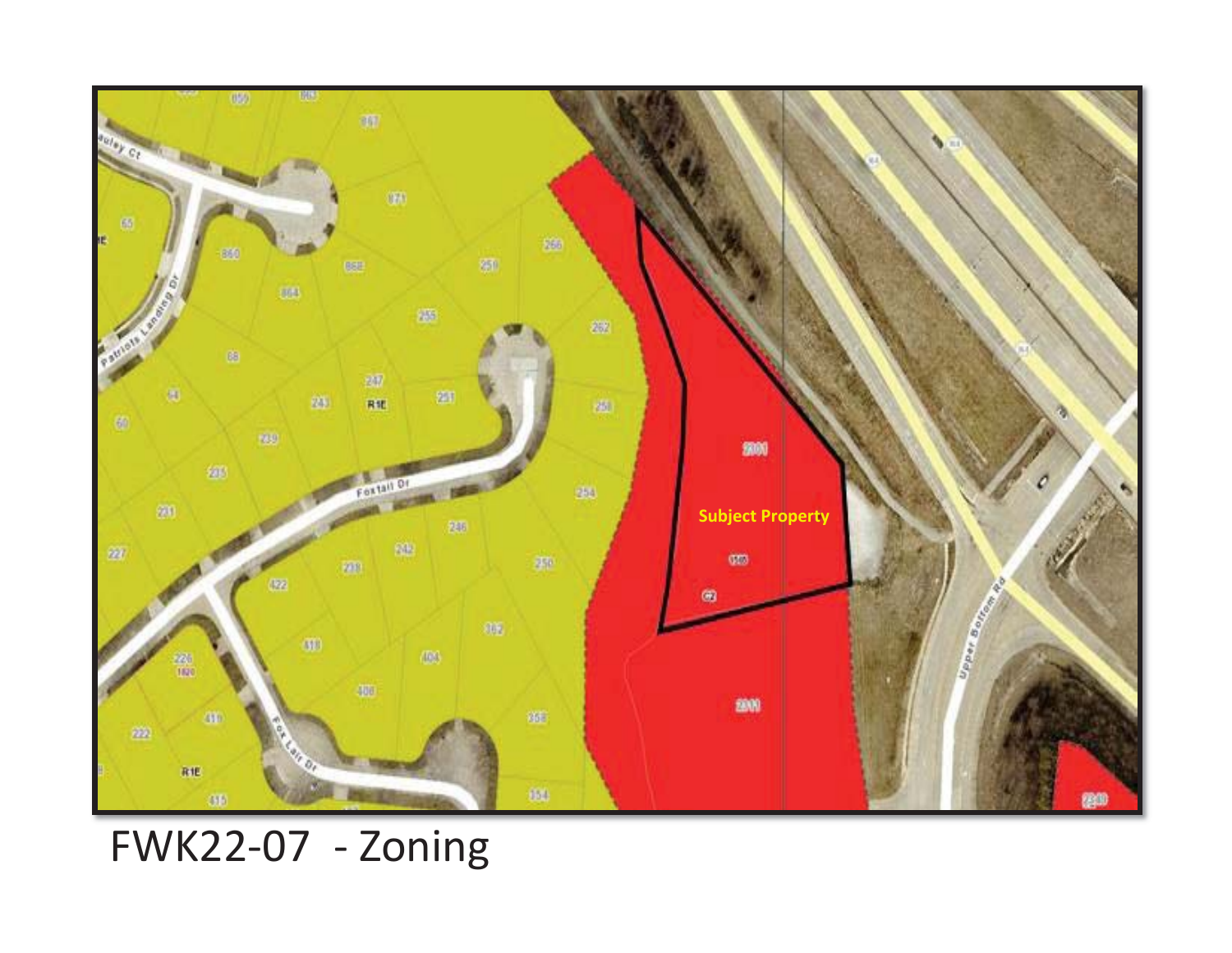

FWK 22-07 – Notification Area Map